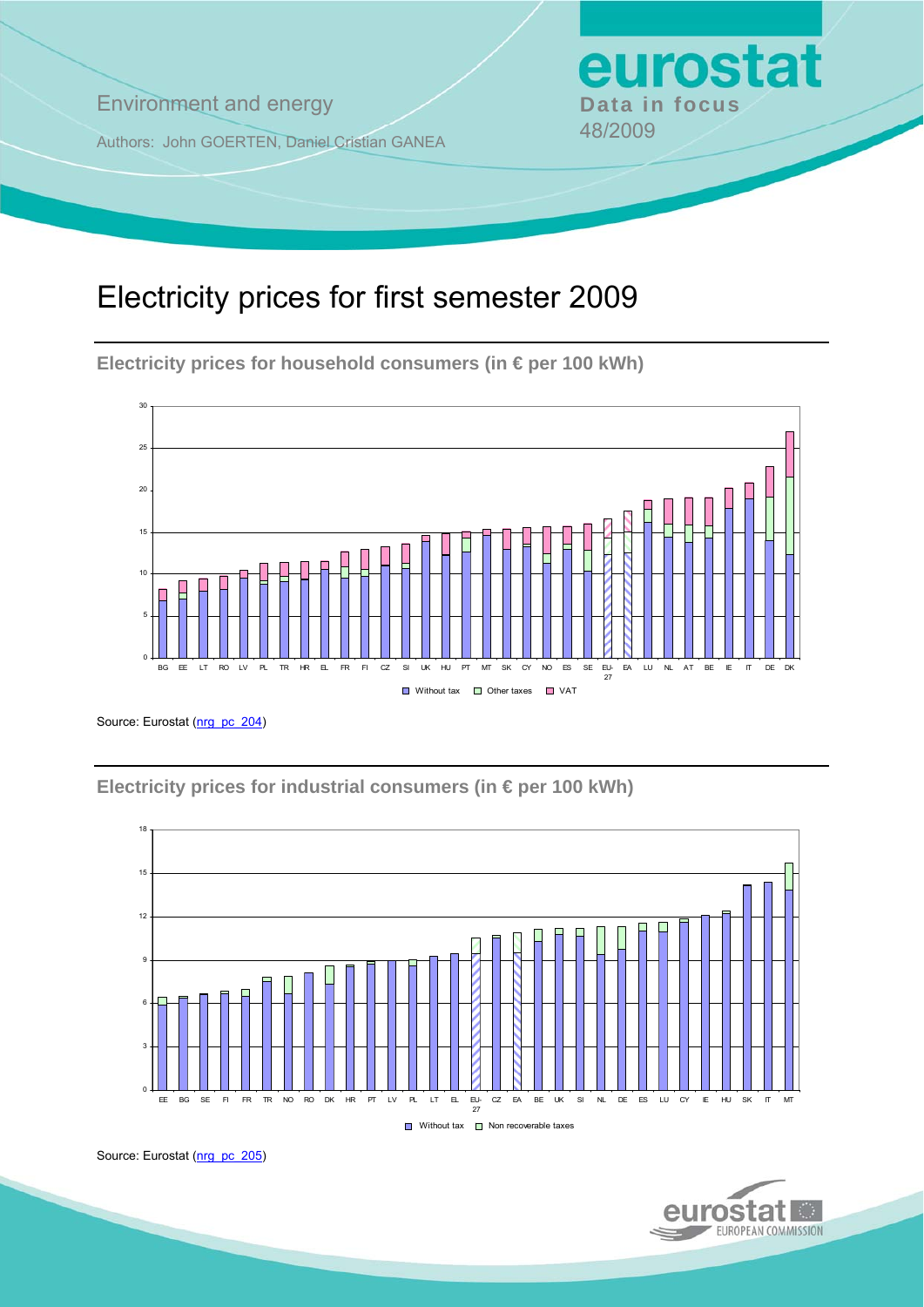|                        | <b>EU-27</b>   | EA             | <b>BE</b>      | <b>BG</b>    | CZ             | <b>DK</b>     | <b>DE</b>      | EE           | IE             | TEL.          | ES             | <b>FR</b>     |                | CY             | LV            | LT           |
|------------------------|----------------|----------------|----------------|--------------|----------------|---------------|----------------|--------------|----------------|---------------|----------------|---------------|----------------|----------------|---------------|--------------|
| Households<br>Industry | 16.58<br>10.51 | 17.52<br>10.90 | 19.16<br>11.11 | 8.23<br>6.49 | 13.23<br>10.69 | 26.98<br>8.59 | 22.82<br>11.32 | 9.22<br>6.43 | 20.30<br>12.06 | 11.54<br>9.48 | 15.77<br>11.54 | 12.73<br>7.02 | 20.93<br>14.35 | 15.58<br>11.86 | 10.52<br>8.96 | 9.51<br>9.24 |
|                        |                |                |                |              |                |               |                |              |                |               |                |               |                |                |               |              |
|                        | LU             | HU             | <b>MT</b>      | <b>NL</b>    | <b>AT</b>      | <b>PL</b>     | <b>PT</b>      | <b>RO</b>    | <b>SI</b>      | <b>SK</b>     | <b>FI</b>      | <b>SE</b>     | <b>UK</b>      | <b>HR</b>      | <b>TR</b>     | <b>NO</b>    |

**Electricity prices for household and industrial consumers (in € per 100 kWh)** 

Source: Eurostat ([nrg\\_pc\\_204](http://ec.europa.eu/eurostat/product?mode=view&code=nrg_pc_204), [nrg\\_pc\\_205\)](http://ec.europa.eu/eurostat/product?mode=view&code=nrg_pc_205)

**Electricity prices for household and industrial consumers (in national currency per 100 kWh for non-Euro Area countries)** 

|            | BG    |        | DK     | EE     |      | LΤ    | HU      |       | <b>RO</b> | <b>SE</b> | <b>UK</b> | <b>HR</b> | <b>TR</b> | <b>NO</b> |
|------------|-------|--------|--------|--------|------|-------|---------|-------|-----------|-----------|-----------|-----------|-----------|-----------|
| Households | 16.10 | 359.00 | 200.95 | 144.30 | 7.43 | 32.85 | 4300.00 | 50.63 | 41.32     | 174.00    | 13.10     | 85.00     | 24.63     | 139.20    |
| Industry   | 12.70 | 290.00 | 64.00  | 100.60 | 6.33 | 31.89 | 3598.00 | 40.36 | 34.34     | 72.40     | 9.98      | 64.00     | 16.78     | 70.30     |

Source: Eurostat ([nrg\\_pc\\_204](http://ec.europa.eu/eurostat/product?mode=view&code=nrg_pc_204), [nrg\\_pc\\_205\)](http://ec.europa.eu/eurostat/product?mode=view&code=nrg_pc_205)

### **Share of taxes paid by end-users**

#### **Share of taxes for household consumers: Share of taxes for industrial consumers:**

|           | <b>Basic price</b> | Other taxes<br>(excl. VAT) | <b>VAT</b> | <b>All Taxes</b> |           | <b>Basic price</b> | Non recoverable<br>taxes  | Non recoverable<br>taxes |
|-----------|--------------------|----------------------------|------------|------------------|-----------|--------------------|---------------------------|--------------------------|
|           |                    | in $\epsilon$ per 100 kWh  |            | in %             |           |                    | in $\epsilon$ per 100 kWh | in %                     |
| <b>UK</b> | 13.99              | 0.00                       | 0.67       | 4.6              | LV        | 8.96               | 0.00                      | 0.0                      |
| MT        | 14.62              | 0.00                       | 0.73       | 4.8              | LT        | 9.24               | 0.00                      | 0.0                      |
| <b>EL</b> | 10.55              | 0.00                       | 0.99       | 8.6              | EL        | 9.48               | 0.00                      | 0.0                      |
| LV        | 9.57               | 0.00                       | 0.95       | 9.0              | <b>RO</b> | 8.11               | 0.00                      | $0.0\,$                  |
| IE        | 17.89              | 0.00                       | 2.41       | 11.9             | IE        | 12.06              | 0.00                      | 0.0                      |
| LU        | 16.19              | 1.56                       | 1.07       | 14.0             | SK        | 14.16              | 0.07                      | 0.5                      |
| CY        | 13.36              | 0.22                       | 2.00       | 14.2             | SE        | 6.62               | 0.05                      | 0.7                      |
| SK        | 12.94              | 0.00                       | 2.46       | 16.0             | CZ        | 10.57              | 0.12                      | 1.1                      |
| LT        | 7.99               | 0.00                       | 1.52       | 16.0             | BG        | 6.39               | 0.10                      | 1.5                      |
| PT        | 12.64              | 1.73                       | 0.71       | 16.2             | HU        | 12.21              | 0.20                      | 1.6                      |
| <b>RO</b> | 8.14               | 0.00                       | 1.62       | 16.6             | <b>HR</b> | 8.53               | 0.14                      | 1.6                      |
| CZ        | 11.02              | 0.11                       | 2.10       | 16.7             | CY        | 11.64              | 0.22                      | 1.9                      |
| BG        | 6.85               | 0.00                       | 1.38       | 16.8             | PT        | 8.70               | 0.24                      | 2.7                      |
| HU        | 12.27              | 0.11                       | 2.45       | 17.3             | <b>TR</b> | 7.54               | 0.26                      | 3.3                      |
| ES        | 12.94              | 0.66                       | 2.17       | 17.9             | UK        | 10.77              | 0.40                      | 3.6                      |
| <b>HR</b> | 9.35               | 0.13                       | 2.03       | 18.8             | FI.       | 6.63               | 0.26                      | 3.8                      |
| <b>TR</b> | 9.09               | 0.61                       | 1.74       | 20.5             | ES        | 10.98              | 0.56                      | 4.9                      |
| SI        | 10.70              | 0.67                       | 2.28       | 21.6             | SI        | 10.63              | 0.55                      | 4.9                      |
| PL        | 8.83               | 0.44                       | 2.04       | 21.9             | PL        | 8.57               | 0.45                      | $5.0$                    |
| EE        | 7.12               | 0.70                       | 1.40       | 22.8             | LU        | 10.96              | 0.61                      | 5.3                      |
| <b>NL</b> | 14.40              | 1.60                       | 3.00       | 24.2             | BE        | 10.26              | 0.85                      | 7.7                      |
| <b>FR</b> | 9.59               | 1.30                       | 1.84       | 24.7             | <b>FR</b> | 6.47               | 0.55                      | 7.8                      |
| FI.       | 9.74               | 0.88                       | 2.34       | 24.8             | EE        | 5.87               | 0.56                      | 8.7                      |
| BE        | 14.31              | 1.53                       | 3.32       | 25.3             | MT        | 13.81              | 1.89                      | 12.0                     |
| AT        | 13.80              | 2.10                       | 3.19       | 27.7             | DE        | 9.75               | 1.57                      | 13.9                     |
| <b>NO</b> | 11.31              | 1.21                       | 3.13       | 27.7             | DK        | 7.38               | 1.21                      | 14.1                     |
| <b>SE</b> | 10.40              | 2.49                       | 3.13       | 35.1             | <b>NO</b> | 6.69               | 1.21                      | 15.3                     |
| DE        | 14.01              | 5.17                       | 3.64       | 38.6             | NL        | 9.40               | 1.90                      | 16.8                     |
| DK        | 12.39              | 9.19                       | 5.40       | 54.1             | IT        |                    |                           |                          |
| IT        | $\ddot{\cdot}$     |                            |            |                  | AT        |                    |                           |                          |

Source: Eurostat [\(nrg\\_pc\\_204](http://ec.europa.eu/eurostat/product?mode=view&code=nrg_pc_204)) Source: Eurostat [\(nrg\\_pc\\_205\)](http://ec.europa.eu/eurostat/product?mode=view&code=nrg_pc_205)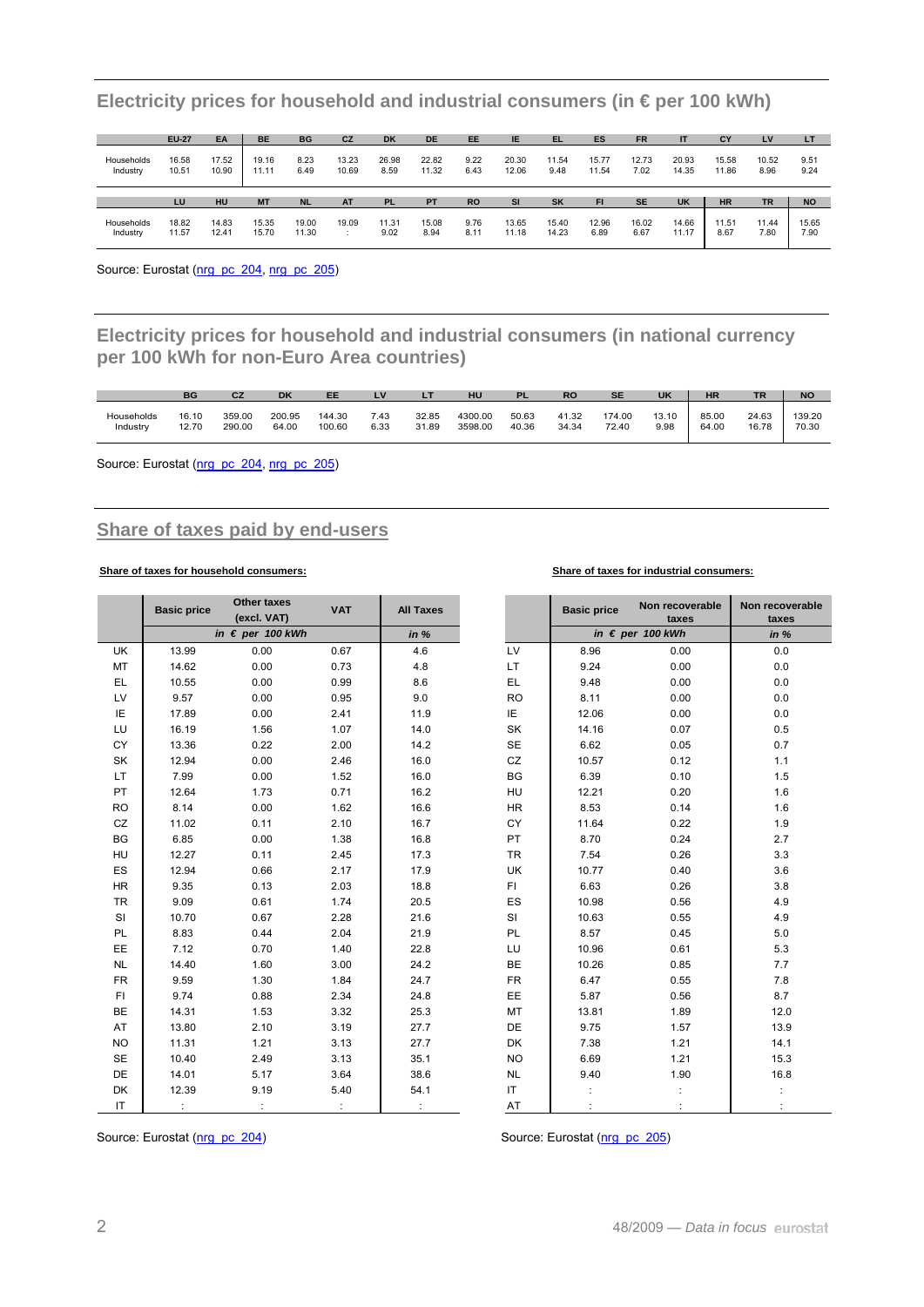**Electricity prices for household consumers (all taxes included) – comparison between first semester 2009 and first semester 2008 (in %)** 

|           | 2007s2 | 2008s1           | 2008s2 | 2009s1 | 2009s1<br>2008s1 |
|-----------|--------|------------------|--------|--------|------------------|
|           |        | in € per 100 kWh |        |        | in %             |
| MT        | 21.38  | 18.90            | 14.62  | 15.35  | $-18.8$          |
| CY        | 15.73  | 17.80            | 20.40  | 15.58  | $-12.5$          |
| PL        | 13.80  | 12.59            | 12.95  | 11.31  | $-10.2$          |
| RO        | 11.41  | 10.61            | 11.03  | 9.76   | $-8.0$           |
| <b>SE</b> | 16.13  | 16.98            | 17.46  | 16.02  | $-5.7$           |
| <b>NO</b> | 14.98  | 16.39            | 17.00  | 15.65  | $-4.5$           |
| HU        | 12.96  | 15.48            | 15.53  | 14.83  | $-4.2$           |
| BE        | 16.83  | 19.72            | 20.81  | 19.16  | $-2.8$           |
| UK        | 14.81  | 14.58            | 16.03  | 14.66  | 0.5              |
| IT        | 0.00   | 20.79            | 21.95  | 20.93  | 0.7              |
| <b>FR</b> | 12.22  | 12.53            | 12.32  | 12.73  | 1.6              |
| PT        | 15.62  | 14.82            | 15.25  | 15.08  | 1.8              |
| DK        | 24.01  | 26.35            | 27.85  | 26.98  | 2.4              |
| EU-27     | 15.65  | 16.01            | 16.73  | 16.58  | 3.6              |
| CZ        | 10.63  | 12.74            | 12.99  | 13.23  | 3.8              |
| EA        | 16.22  | 16.66            | 17.26  | 17.52  | 5.2              |
| FI        | 11.49  | 12.23            | 12.73  | 12.96  | 6.0              |
| DE        | 21.05  | 21.48            | 21.95  | 22.82  | 6.2              |
| AT        | 17.40  | 17.79            | 17.72  | 19.09  | 7.3              |
| <b>NL</b> | 17.20  | 17.30            | 17.80  | 19.00  | 9.8              |
| EL        | 9.84   | 10.47            | 10.99  | 11.54  | 10.2             |
| LT        | 8.70   | 8.60             | 8.65   | 9.51   | 10.6             |
| SK        | 13.77  | 13.65            | 15.27  | 15.40  | 12.8             |
| EE        | 7.86   | 8.14             | 8.50   | 9.22   | 13.3             |
| LU        | 16.45  | 16.45            | 16.09  | 18.82  | 14.4             |
| TR        | 9.01   | 9.98             | 12.22  | 11.44  | 14.6             |
| IΕ        | 19.18  | 17.69            | 20.33  | 20.30  | 14.8             |
| ES        | 14.00  | 13.66            | 15.57  | 15.77  | 15.4             |
| BG        | 7.21   | 7.11             | 8.23   | 8.23   | 15.8             |
| HR        | 9.84   | 9.90             | 11.84  | 11.51  | 16.3             |
| SI        | 11.16  | 11.47            | 11.56  | 13.65  | 19.0             |
| LV        | 7.29   | 8.42             | 10.03  | 10.52  | 24.9             |



Source: Eurostat ([nrg\\_pc\\_204](http://ec.europa.eu/eurostat/product?mode=view&code=nrg_pc_204)) Source: Eurostat [\(nrg\\_pc\\_204](http://ec.europa.eu/eurostat/product?mode=view&code=nrg_pc_204))

J.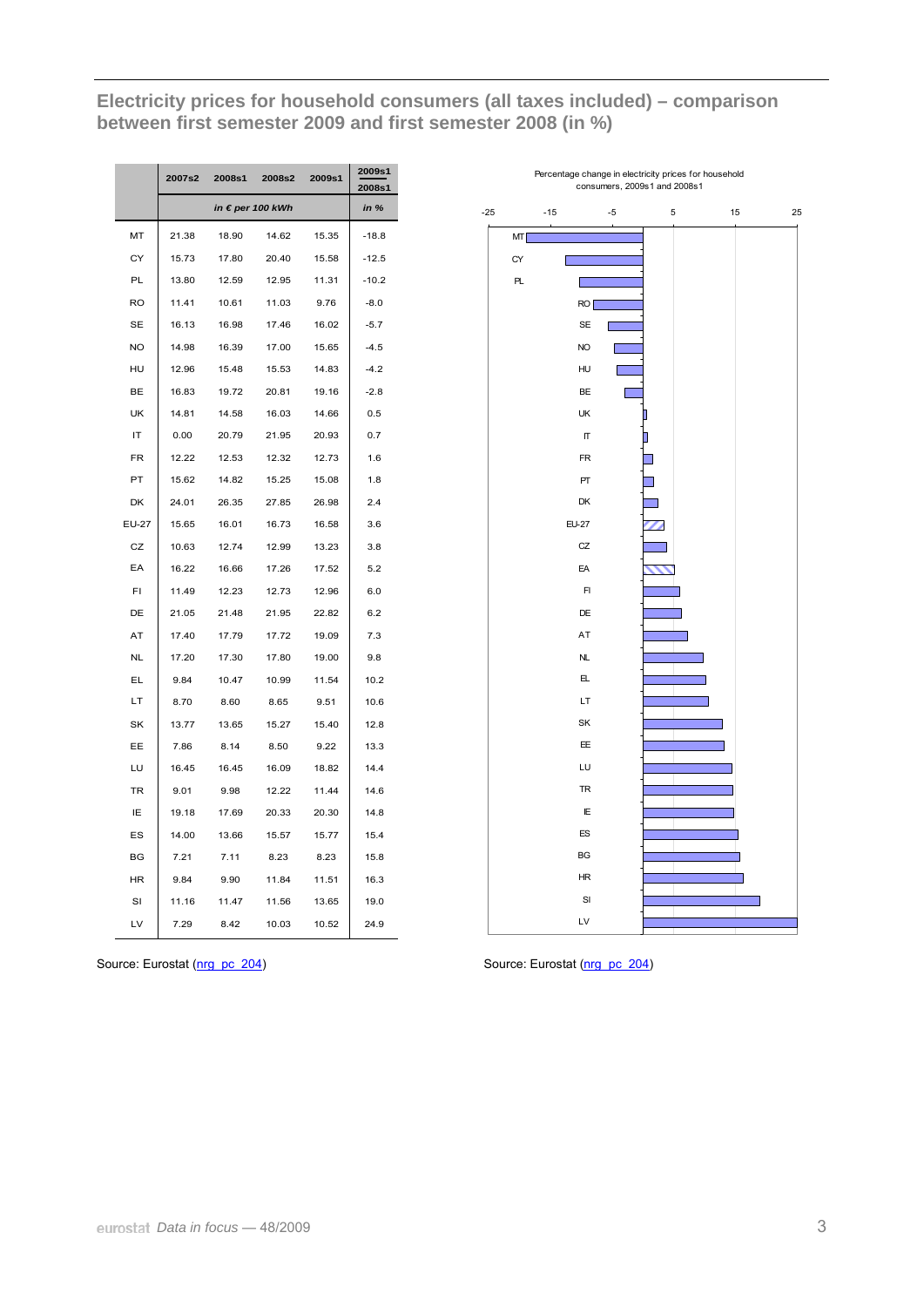**Electricity prices for industrial consumers (VAT and all other recoverable taxes and levies excluded) – comparison between first semester 2009 and first semester 2008 (in %)** 

|           | 2007s2 | 2008s1 | 2008s2           | 2009s1   | 2009s1<br>2008s1 |
|-----------|--------|--------|------------------|----------|------------------|
|           |        |        | in € per 100 kWh |          | in %             |
| CY        | 13.91  | 14.27  | 18.07            | 11.86    | $-16.9$          |
| <b>RO</b> | 9.08   | 8.86   | 9.50             | 8.11     | $-8.5$           |
| ΙE        | 12.35  | 13.02  | 14.19            | 12.06    | $-7.4$           |
| DK        | 8.95   | 9.13   | 10.19            | 8.59     | $-5.9$           |
| <b>SE</b> | 6.56   | 6.93   | 7.73             | 6.67     | $-3.8$           |
| CZ        | 9.46   | 11.07  | 11.21            | 10.69    | $-3.4$           |
| PT        | 7.93   | 8.95   | 9.01             | 8.94     | $-0.1$           |
| NO        | 7.56   | 7.84   | 8.71             | 7.90     | 0.8              |
| PL        | 9.05   | 8.81   | 9.10             | 9.02     | 2.4              |
| IT        | 0.00   | 13.99  | 14.81            | 14.35    | 2.6              |
| BE        | 9.49   | 10.69  | 10.96            | 11.11    | 3.9              |
| EU-27     | 9.44   | 9.78   | 10.28            | 10.51    | 7.5              |
| DE        | 10.13  | 10.53  | 10.78            | 11.32    | 7.5              |
| FI        | 5.86   | 6.40   | 6.74             | 6.89     | 7.7              |
| EA        | 9.51   | 10.06  | 10.45            | 10.90    | 8.3              |
| HU        | 11.28  | 11.42  | 12.18            | 12.41    | 8.7              |
| <b>FR</b> | 5.80   | 6.41   | 6.15             | 7.02     | 9.5              |
| EL        | 7.89   | 8.61   | 9.20             | 9.48     | 10.1             |
| LT        | 7.44   | 8.29   | 8.38             | 9.24     | 11.5             |
| TR        | 6.60   | 6.88   | 8.48             | 7.80     | 13.4             |
| EЕ        | 5.30   | 5.67   | 6.01             | 6.43     | 13.4             |
| NL        | 9.70   | 9.90   | 10.20            | 11.30    | 14.1             |
| UK        | 10.78  | 9.77   | 10.88            | 11.17    | 14.3             |
| HR        | 7.38   | 7.56   | 9.47             | 8.67     | 14.7             |
| BG        | 5.68   | 5.62   | 6.49             | 6.49     | 15.5             |
| LU        | 9.76   | 9.76   | 9.79             | 11.57    | 18.5             |
| SI        | 9.10   | 9.32   | 9.85             | 11.18    | 20.0             |
| ES        | 9.58   | 9.61   | 10.68            | 11.54    | 20.1             |
| SK        | 10.53  | 11.51  | 12.90            | 14.23    | 23.6             |
| MT        | 12.21  | 12.21  | 16.19            | 15.70    | 28.6             |
| LV        | 5.94   | 6.60   | 7.96             | 8.96     | 35.8             |
| AT        | 9.40   | 10.64  | 10.72            | $\vdots$ | $\vdots$         |



Source: Eurostat ([nrg\\_pc\\_205](http://ec.europa.eu/eurostat/product?mode=view&code=nrg_pc_205)) Source: Eurostat [\(nrg\\_pc\\_205](http://ec.europa.eu/eurostat/product?mode=view&code=nrg_pc_205))

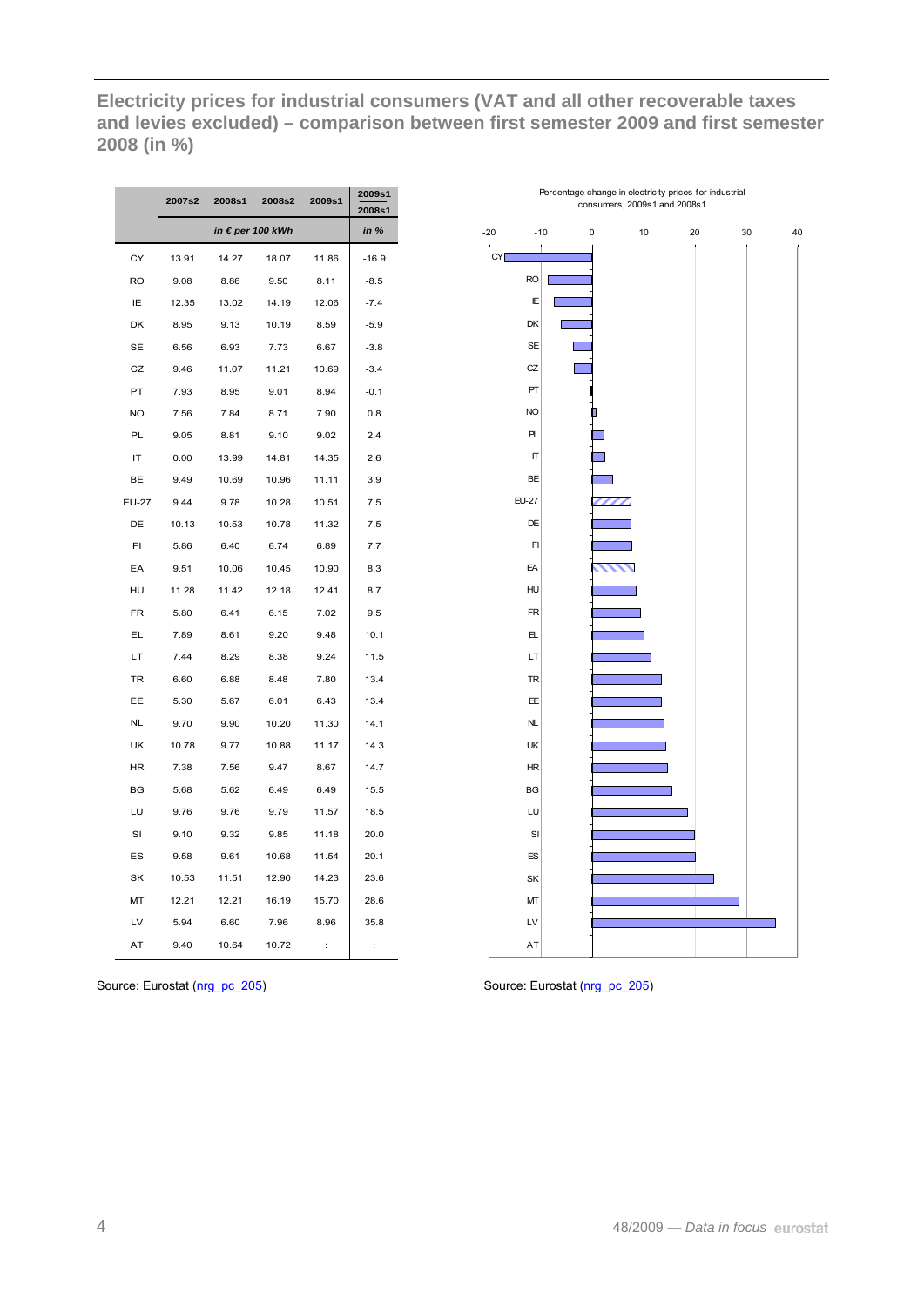**Electricity prices in purchasing power standards (PPS) per 100kWh for household consumers (all taxes included)** 



Source: Eurostat ([nrg\\_pc\\_204](http://ec.europa.eu/eurostat/product?mode=view&code=nrg_pc_204))

**Electricity prices in purchasing power standards (PPS) per 100kWh for household consumers (all taxes included)** 

|            | <b>BE</b> | <b>BG</b> | <b>CZ</b> | <b>DK</b> | <b>DE</b> | <b>EE</b> | IE        | <b>EL</b> | ES        | <b>FR</b> | IT        | CY        | LV        | <b>LT</b> | LU        |
|------------|-----------|-----------|-----------|-----------|-----------|-----------|-----------|-----------|-----------|-----------|-----------|-----------|-----------|-----------|-----------|
| Households | 16.94     | 17.18     | 20.01     | 18.10     | 21.25     | 12.55     | 17.38     | 12.48     | 16.73     | 11.03     | 19.20     | 15.82     | 14.44     | 14.09     | 15.72     |
|            |           |           |           |           |           |           |           |           |           |           |           |           |           |           |           |
|            | HU        | <b>MT</b> | <b>NL</b> | <b>AT</b> | <b>PL</b> | <b>PT</b> | <b>RO</b> | <b>SI</b> | <b>SK</b> | <b>FI</b> | <b>SE</b> | <b>UK</b> | <b>HR</b> | <b>TR</b> | <b>NO</b> |

Source: Eurostat ([nrg\\_pc\\_204](http://ec.europa.eu/eurostat/product?mode=view&code=nrg_pc_204))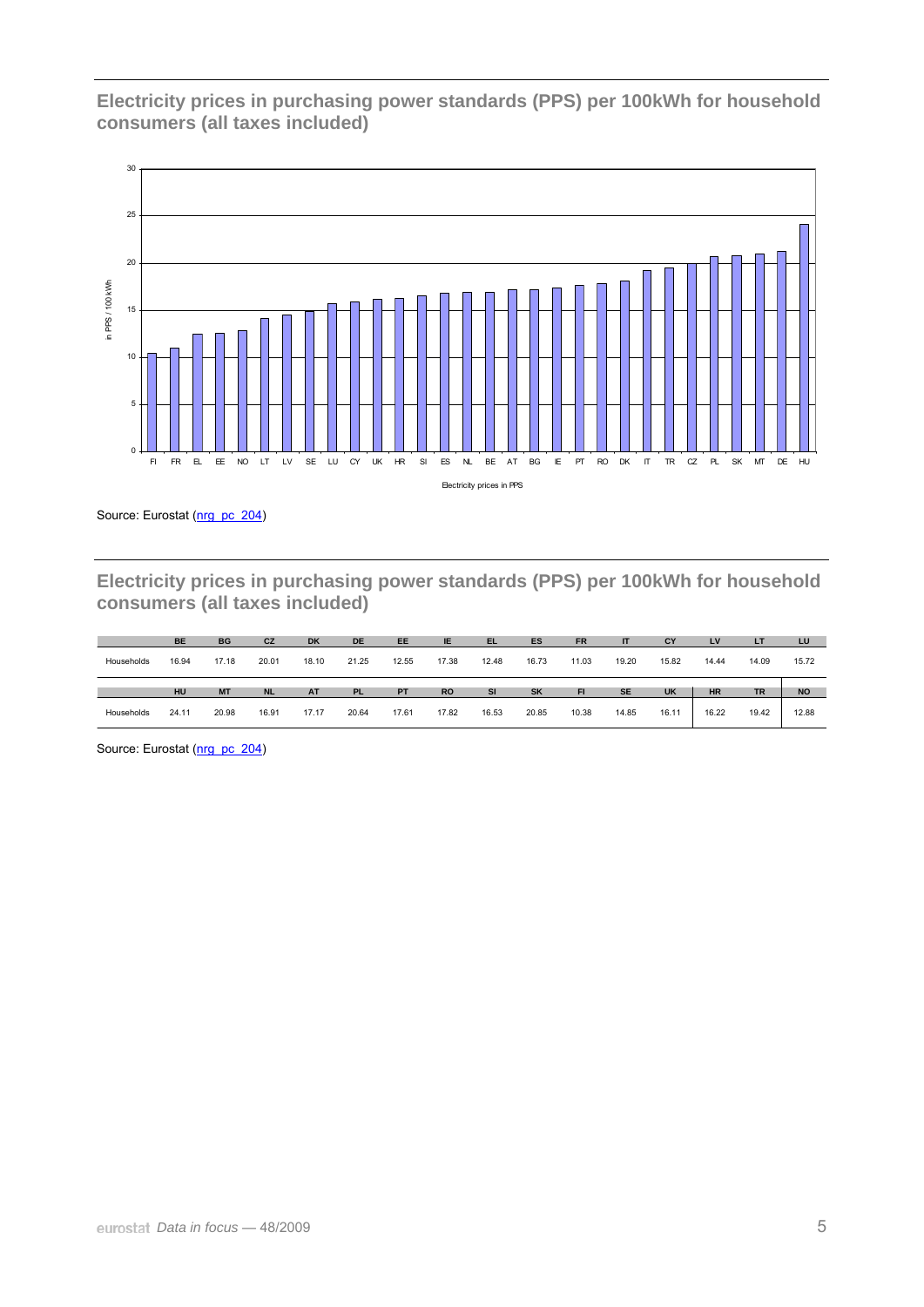# **Comments**

'Household consumers' refer to consumer band Dc (annual consumption between 2500 and 5000 kWh).

'Industrial consumers' refer to consumer band Ic (annual consumption between 500 and 2000 MWh).

No price data for Austria (for industrial consumers).

Price data for Italy (for household and industrial consumers) is provisional.

Level 1 price (all taxes excluded) for household and industrial consumers are missing for Italy.

":" = not available kWh = kilowatt-hour MWh = megawatt-hour

#### EU aggregates:

**EU-27** = aggregated prices weighted by consumption for the following EU countries: Belgium (BE), Bulgaria (BG), Czech Republic (CZ), Denmark (DK), Germany (DE), Estonia (EE), Ireland (IE), Greece (EL), Spain (ES), France (FR), Italy (IT), Cyprus (CY), Latvia (LV), Lithuania (LT), Luxembourg (LU), Hungary (HU), Malta (MT), the Netherlands (NL), Austria (AT), Poland (PL), Portugal (PT), Romania (RO), Slovenia (SI), Slovakia (SK), Finland (FI), Sweden (SE) and the United Kingdom (UK).

**EA** = aggregated prices weighted by consumption for the following Euro Area countries: EA-13 from 01.01.2007 (Belgium, Germany, Greece, Spain, France, Ireland, Italy, Luxembourg, the Netherlands, Austria, Portugal, Slovenia and Finland); EA-15 from 01.01.2008 (EA-13 + Cyprus and Malta); EA-16 from 01.01.2009 (EA-15 + Slovakia).

HICP indicator (Harmonized Indices of Consumer Prices) was used for EU and EA aggregates where price data was missing.

#### Exchange rates:

Prices for the standard consumers are given in national currencies, PPS (Purchasing Power Standard, annual estimated value) and in euro (average exchange rate first semester 2009).

#### Conversion table in euro for non-Euro Area countries

|                 |    |       | $1$ EUR = |                |           |       | $1$ EUR = |
|-----------------|----|-------|-----------|----------------|-----------|-------|-----------|
| <b>Bulgaria</b> | BG | (BGN) | 1.96      | Poland         | PL        | (PLN) | 4.48      |
| Czech Republic  | cz | (CZK) | 27.14     | Romania        | <b>RO</b> | (RON) | 4.23      |
| <b>Denmark</b>  | DK | (DKK) | 7.45      | Sweden         | <b>SE</b> | (SEK) | 10.86     |
| Estonia         | EE | (EKK) | 15.65     | United Kingdom | <b>UK</b> | (GBP) | 0.89      |
| Latvia          | LV | (LVL) | 0.71      | Croatia        | <b>HR</b> | (HRK) | 7.38      |
| Lithuania       | LT | (LTL) | 3.45      | Turkey         | TR        | (TRY) | 2.15      |
| Hungary         | HU | (HUF) | 289.95    | Norway         | <b>NO</b> | (NOK) | 8.90      |

Source: Eurostat ([ert\\_bil\\_eur\\_q](http://ec.europa.eu/eurostat/product?mode=view&code=ert_bil_eur_q))